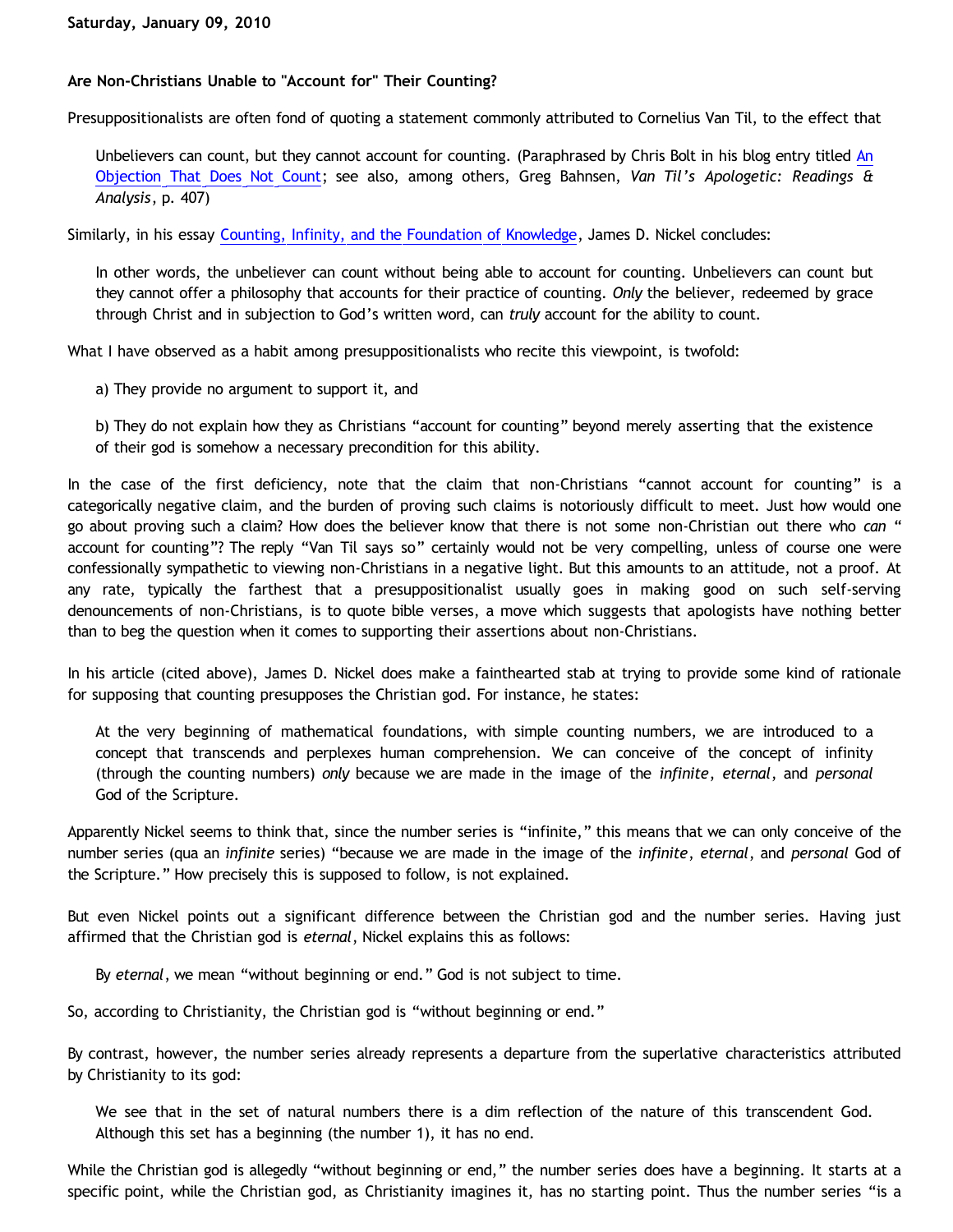*dim* reflection of the nature" of the Christian god. So quickly its incorruptible brightness loses its sheen.

It is interesting to note, however, that Christianity claims that its god *is* "infinite." Nickel explains:

By *infinite*, we mean "without limitation." God is not subject to any limitations. He is without boundary limitations.

In other words, Christianity affirms the existence of an *actual infinite*. Believers, then, could not know when their god's being stops and when another being (say, some thing it is said to have created) begins. It is "without boundary limitations," so the believer has nothing to go on to distinguish the Christian god from anything else.

Of course, Objectivists are right in dismissing the claim that such a being exists from this very ascribed attribute, since Objectivism recognizes the fact that the *actual is always finite*. The axiom of identity tells us this: to exist is to be something specific, finite. If something exists, it is itself, nothing less, nothing more. If the Christian god existed, it would be just one among a gazillion other entities.

But believers are anxious to resist any such conception, so they inflate their god with puffed up imagery, and lofty descriptors to suit.

What's even more perplexing is the fact that it never seems to occur to apologists like Nickel that the concept 'infinity' essentially refers nothing more than to one's ability to continue extending a series indefinitely. It is true that the number series has no terminus; it is "infinite" in the sense that one can always continue to add more units to whichever specific number he has identified. As Ayn Rand poignantly notes:

An arithmetical sequence extends into infinity, *without implying that infinity actually exists*; such extension means only that whatever number of units does exist, it is to be included in the same sequence. (*Introduction to Objectivist Epistemology*, p. 18; emphasis added.)

Understood in this manner, the notion that the number series is "infinite" is rationally sensible, conceptually viable, and in no way implies the existence of a supernatural conscious being which is an "actual infinite." Indeed, that apologists like Nickel seem to think that the infinity of the number series (which, as I have pointed out, is merely a *potential*, not an *actual*) is somehow a reflective indicator of the Christian god, only confirms that the Christian god is in fact merely *[imaginary](http://katholon.com/Imagination.htm)*. Indeed, we can *imagine* extending the number series beyond any finite number indefinitely, forever, without implying that anyone will ever undertake such a task.

In the case of the second deficiency which commonly accompanies the presuppositionalist recitation of the claim that non-Christians "cannot account for counting," namely the failure to provide a specifically *Christian* "account for counting," this is to be expected. Exactly how does Christianity "account for counting"? What you can count on here will not be a detailed explanation, but an appeal to superficial, even faulty associations, just as we saw in Nickel's attempt to link the potential to extend the number series indefinitely to the "infinity" which Christians attribute to their god. And we saw how far that went.

What is lost in the presuppositionalist handling of the entire topic, however, is the inescapable fact that counting is a *conceptual* activity. But presuppositionalists do not offer a *conceptual* understanding of numbers and of counting in their "account for counting." Instead, they want to point to an imaginary character from a storybook as the substance of their "account for counting."

As an Objectivist, I "account for" counting *objectively*, specifically by first recognizing that numbers are a type of *concept*, and thus deferring to the objective theory of concepts. Human minds are certainly capable of counting. Also, Ayn Rand, in developing the objective theory of concepts (*Introduction to Objectivist Epistemology*), identified the fact that concept-formation is intimately related to measurement (pp. 5-18), noting that measurement as an epistemological process begins at the perceptual level of consciousness (pp. 14-15), and specifically provides an account of concepts of numbers and the process of counting in terms of the objective theory of concepts (pp. 63-64). So contrary to what [Chris](http://www.choosinghats.com/?p=830) [Bolt claims,](http://www.choosinghats.com/?p=830) my counting is not inconsistent with my worldview's fundamentals (since the conceptual activity of counting rests firmly on and is wholly consistent with the primacy of existence), I am in no way "borrowing" from the Christian worldview (which affirms the existence of invisible magic beings, miracles, knowledge through faith, the notion of "sensus divinitatus," a "Great Commission," the view that human beings are essentially "depraved," the belief that morality is sacrificial in nature, etc.) when I count things. Moreover, not only is there no need to point to some "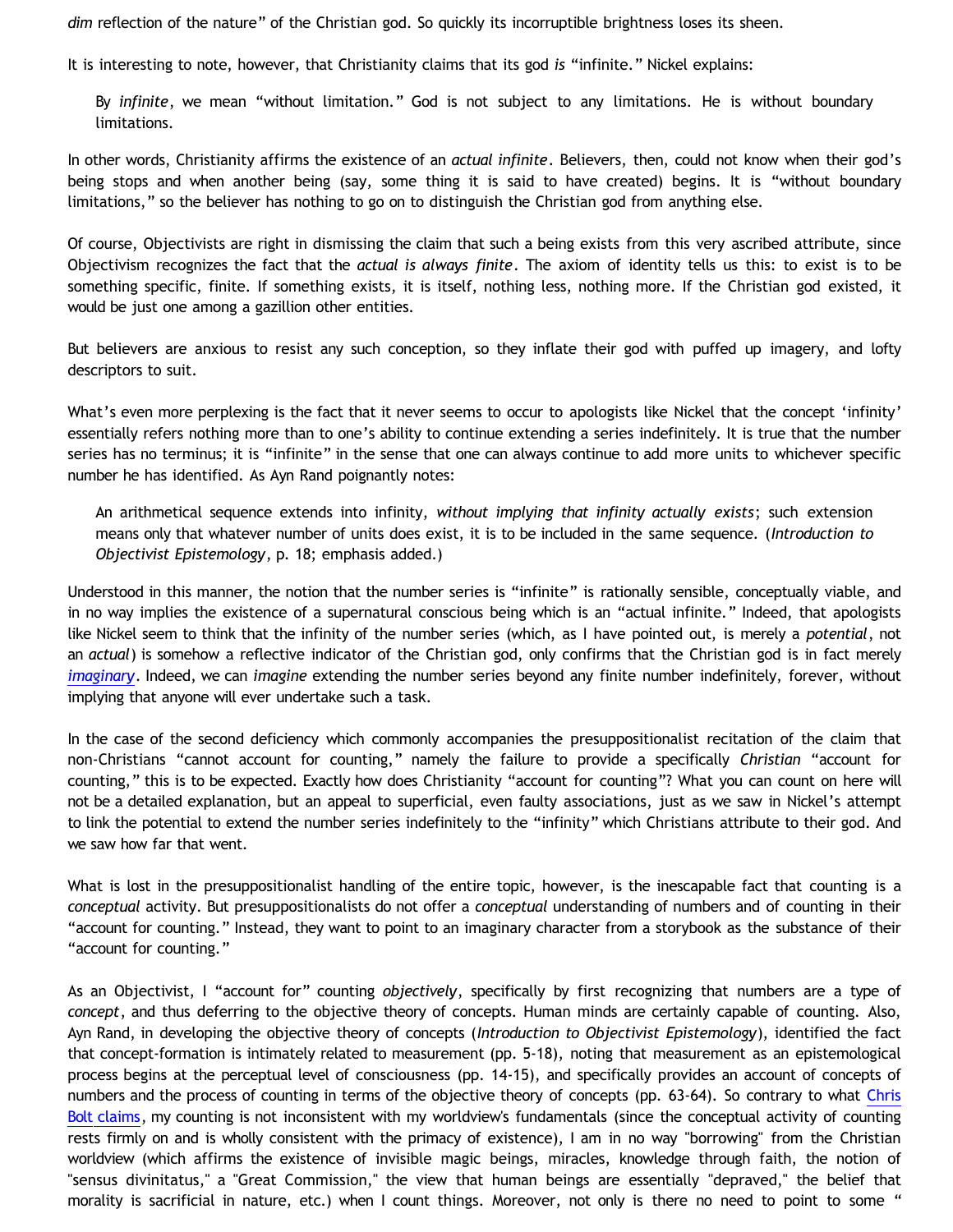[supernatural](http://katholon.com/Bahnsen_Supernatural.htm)" being or other figment of one's imagination to "account for" counting, presuppositionalists – in claiming that non-Christians "cannot account for counting" – fail to interact with the Objectivist "account for counting" to which I have alluded here.

This is especially curious given the fact that some presuppositionalists do in fact acknowledge the conceptual nature of counting. For instance, Greg Bahnsen describes counting as follows:

Counting involves an abstract concept of law, universals, or order – which contradicts the unbeliever's view of the universe as a random or chance realm of material particulars. (*Van Til's Apologetic: Readings & Analysis*, p. 42n.18)

Notice how Bahnsen seeks to validate the claim that non-Christians "cannot account for counting" by assuming that, by virtue of being non-Christians, they necessarily assume the view that the universe is "a random or chance realm of material particulars." Bahnsen continues, saying:

By rejecting God's word, the unbeliever would not in principle be able to count and measure things. (Ibid.)

Here Bahnsen is clearly operating on a false dichotomy: either believe that the Christian god is real, or be committed to the view that the universe is "a random or chance realm of material particulars." I explore this commonly assumed fallacy and expose its flaws in my blog [The Concept of](http://bahnsenburner.blogspot.com/2009/07/concept-of-chance-right-and-wrong-uses.html) ["Chance": Right and Wrong Uses](http://bahnsenburner.blogspot.com/2009/07/concept-of-chance-right-and-wrong-uses.html). But will presuppositionalists allow themselves to learn from this?

Of course, if a person has little or no understanding of how the human mind forms concepts, if he ignores the fact that numbers are a type of concept, and adheres to a worldview which blurs the distinction between the real and the imaginary (as Christianity does), then perhaps he might think that there's something fundamentally supernatural involved in the process counting things. The process of counting is mysterious to him, so he assumes it is mysterious to everyone else, and uses this platform of ignorance as an opportunity to reinforce a confessional investment. In this sense, he would be essentially operating on an inference from ignorance: he does not understand what is happening in his mind when he counts things, so he figures that some invisible magic being is ultimately responsible for this phenomenon.

Now I have pointed out before that, as a worldview, Christianity suffers from a fatal deficiency just by lacking a theory of concepts (see for instance [here](http://bahnsenburner.blogspot.com/2009/07/does-logic-presuppose-christian-god_04.html) and [here\)](http://bahnsenburner.blogspot.com/2009/08/razorskiss-on-christian-god-as-basis-of_20.html). You can comb the Psalms, peruse the books of the prophets, or analyze the Pauline epistles, but you'll find no theory of concepts proposed to guide its readers in understanding the process by which the human mind forms concepts and integrates them into larger cognitive structures. Christianity has no theory of concepts, so it cannot provide a *conceptual* "account for counting." Thus it leaves believers completely in the dark on just how the human mind enumerates anything.

by Dawson Bethrick

Labels: [Concepts,](http://bahnsenburner.blogspot.com/search/label/Concepts) [Knowledge](http://bahnsenburner.blogspot.com/search/label/Knowledge), [Presuppositional Gimmickry](http://bahnsenburner.blogspot.com/search/label/Presuppositional%20Gimmickry)

*posted by Bahnsen Burner at [12:26 AM](http://bahnsenburner.blogspot.com/2010/01/are-non-christians-unable-to-account.html)*

**14 Comments:**

[C.L. Bolt](http://www.blogger.com/profile/15797112064238146744) said...

Hi Dawson,

For some reason the links are down.

[January 09, 2010 10:27 PM](http://bahnsenburner.blogspot.com/2010/01/1842552590006978267)

[Bahnsen Burner](http://www.blogger.com/profile/11030029491768748360) said...

Thanks, Chris. I've corrected them now. It's one of the deficiencies of blogger's editing software - it automatically inserts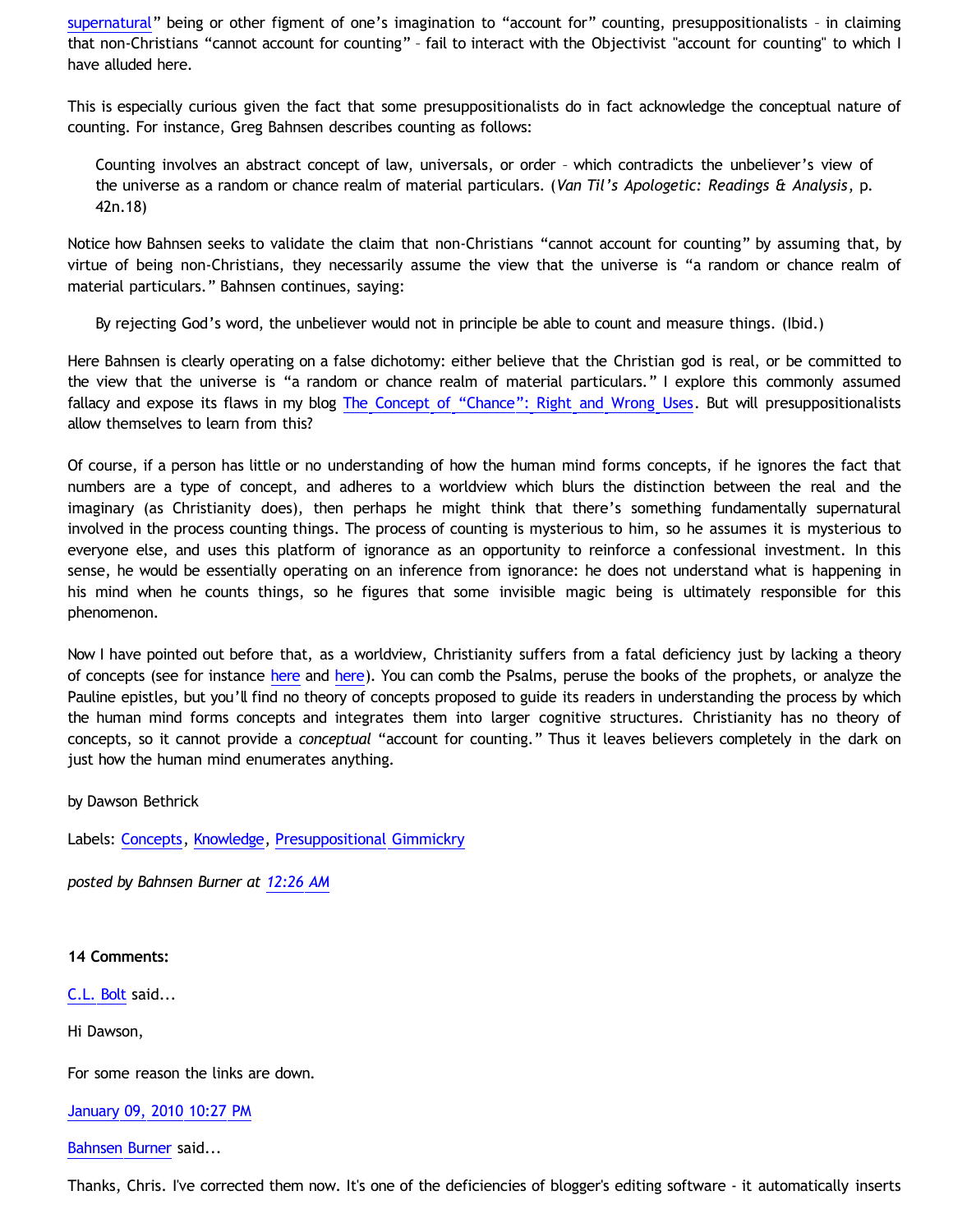the blogger domain into hyperlink tags when pasting from an external source (e.g., MS Word, which is where I tend to do my work). Very annoying, but something I have to live with apparently.

By the way, Nal, if you're out there, I tried it again and it still isn't behaving. It seems not meant to be. The editor features are there, the icon for page break is there, and the tag for the break is in my blog's coding. But it simply doesn't show up once published. Perhaps prayer may solve the problem?

Regards, Dawson

[January 09, 2010 10:45 PM](http://bahnsenburner.blogspot.com/2010/01/3663381969719283973)

[NAL](http://www.blogger.com/profile/12244370945682162312) said...

This post has been removed by the author.

[January 10, 2010 5:49 AM](http://bahnsenburner.blogspot.com/2010/01/4012077912305143350)

[NAL](http://www.blogger.com/profile/12244370945682162312) said...

Have you tried:

In the Edit HTML option for editing the post, insert:

<!-- more -->

Note spaces before and after "more".

[January 10, 2010 5:50 AM](http://bahnsenburner.blogspot.com/2010/01/610231576126406329)

[Tim](http://www.blogger.com/profile/17956849037158609520) said...

Dawson,

Wouldn't the fact that many animals have their own ability to "count" undermine the foundation of the argument as well? It seems that counting, then, is something that is possible or has its origins in brain functions that are far less capable than a humans conceptual/abstract process. Without looking it up - I think Rand herself in ITOE explains the "crow epistemology." Animals do not "account for" their use of numbers and yet they still "count." A conceptual faculty is not a necessary condition for counting to exist.

Perhaps I am slightly off the nature of the argument?

[January 10, 2010 7:34 AM](http://bahnsenburner.blogspot.com/2010/01/7894510361502966746)

[Bahnsen Burner](http://www.blogger.com/profile/11030029491768748360) said...

Hello Tim,

Excellent question. Yes, Rand does discuss the "crow epistemology," beginning on p. 62 of ITOE. While this point illustrates that rudimentary mathematical ability has a perceptual basis (she writes that the birds' "power of discrimination did not extend beyond three units – and their perceptual-mathematical ability consisted of a sequence such as: one-two-three-many"), her overall point is in service of developing her principle of [unit-economy](http://aynrandlexicon.com/lexicon/unit-economy.html), a benefit which only concepts can supply. She develops her point as follows:

"if we omit all conceptual knowledge, including the ability to count in terms of numbers, and attempt to see how many units… we can discriminate, remember and deal with by purely perceptual means (e.g., visually or auditorially, but *without counting*), we will discover that the range of man's *perceptual* ability may be greater, but not much greater, than that of the crow: we may grasp and hold five or six units at most." (ITOE, pp. 62-63)

Notice that, for Rand, "the ability to count in terms of numbers" requires conceptual ability, since numbers are a type of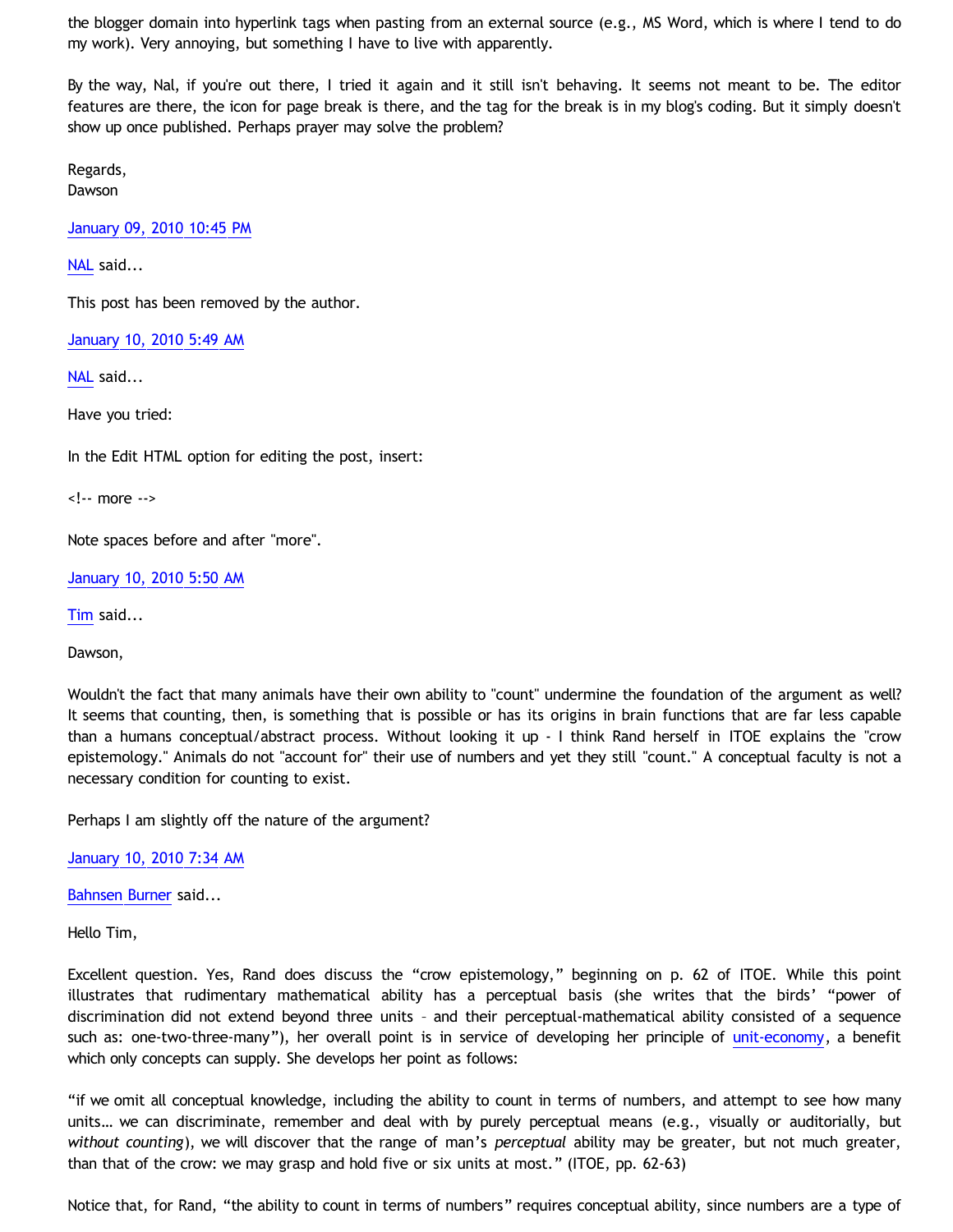concept. But some quantitative differences can be perceived (such as the differences between one, two and three units). In my blog I noted that "measurement as an epistemological process begins at the perceptual level of consciousness." Consider how a child forms the concept 'ball'. He has before him a ping pong ball, a tennis ball and a basket ball. They have relevant similarities, but are different in size (as well as other attributes). The size differences between the units are directly perceivable. The child does not have to know what inches are, nor does he have to be able to count in terms of inches and fractions of inches, in order to recognize that one unit (the basket ball) is bigger than the other two. When he forms the concept 'ball', these "measurements" (for him, at this stage, they consist of "bigger" and "smaller") as well as others are "omitted" – or, as Porter would say, "de-specified" (*Ayn Rand's Theory of Knowledge*).

Incidentally, the points which R[an](http://bahnsenburner.blogspot.com/2007/04/would-omniscient-mind-have-knowledge-in.html)d brings out of the "crow epistemology" plays directly into my argument that an [omniscient mind would not have its knowledge in conceptual form](http://bahnsenburner.blogspot.com/2007/04/would-omniscient-mind-have-knowledge-in.html). Rand writes:

"Since consciousness is a specific faculty, it has a specific nature or identity and, therefore, its range is limited: it cannot perceive everything at once; since awareness, on all its levels, requires an active process, it cannot do everything at once. Whether the units with which one deals are percepts or concepts, the range of what man can hold in the focus of his conscious awareness at any given moment, is limited. The essence, therefore, of man's incomparable cognitive power is the ability to reduce a vast amount of information to a minimal number of units—which is the task performed by his conceptual faculty. And the principle of *unit-economy* is one of that faculty's essential guiding principles." (ITOE, p. 63)

In other words, the reason why concepts are so useful to our form of consciousness is because we are *not* omniscient, while an omniscient mind (if there could ever be such a thing) would have no need for the unit-economizing benefits of conceptual knowledge. Such a mind would presumably be one which does "perceive everything at once," and *could* "do everything at once."

Hope that helps!

Regards, Dawson

[January 11, 2010 4:13 AM](http://bahnsenburner.blogspot.com/2010/01/6713070875695710168)

[Bahnsen Burner](http://www.blogger.com/profile/11030029491768748360) said...

Hi Nal,

In Edit HTML mode, the coding you cite, namely

<!-- more -->

is there, right where I want it. But for some reason Blogger is not obeying this tag.

Incidentally, I opened the "view source" feature in IE, and noticed that the coding appears there as follows:

<a name='more'></a>

Any idea why it would show up this way in the source, and could this have anything to do with why the "read more" feature is not working? It does not show this in the Edit HTML mode.

Regards, Dawson

[January 11, 2010 4:21 AM](http://bahnsenburner.blogspot.com/2010/01/3224129880502570132)

[NAL](http://www.blogger.com/profile/12244370945682162312) said...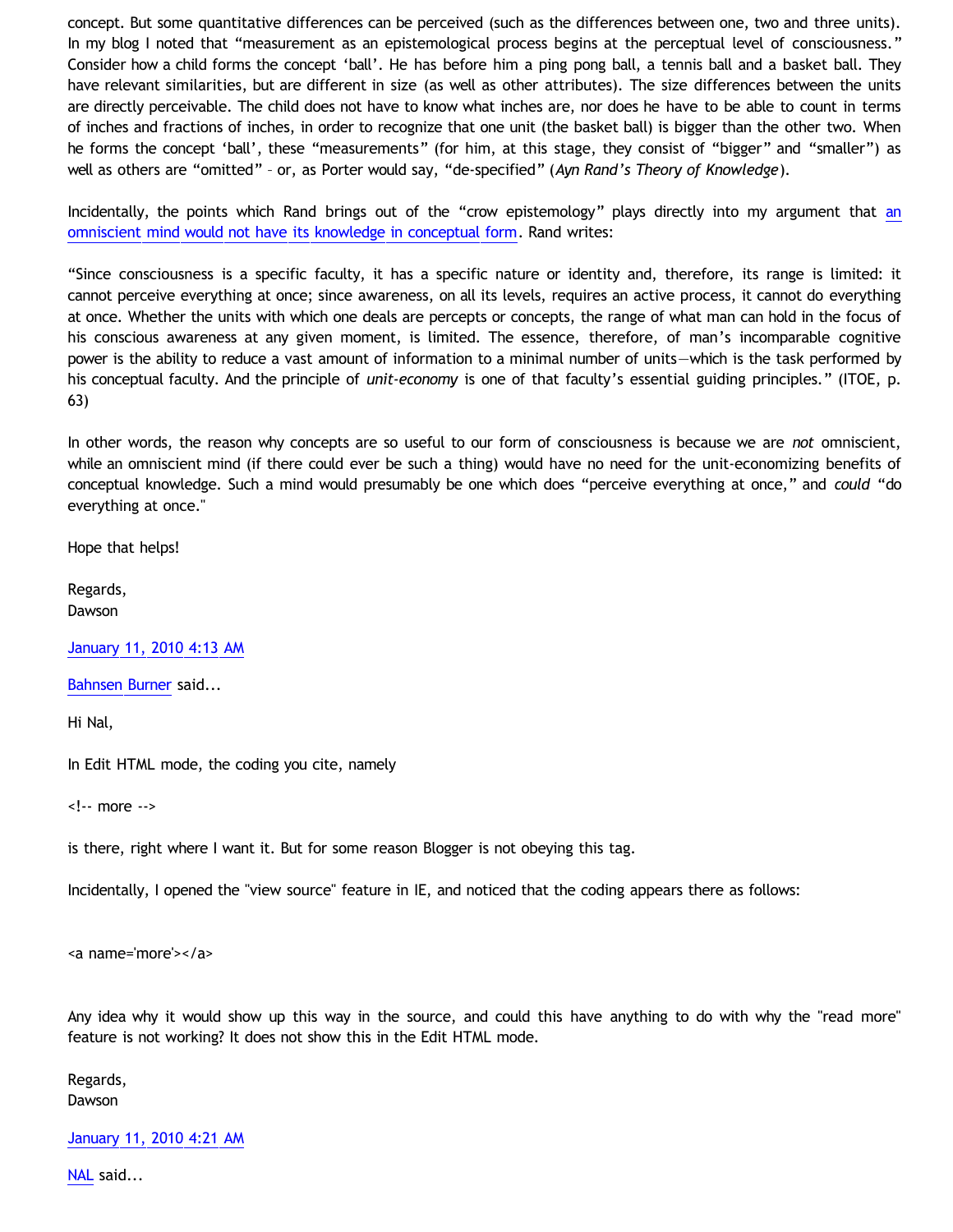Go to "Layout" -> "Edit HTML" and select "Expand Widget Templates"

Find

<data:post.body/>

After </div> add:

<b:if cond='data:post.hasJumpLink'>

<div class='jump-link'>

<a expr:href='data:post.url + "#more"'><data:post.jumpText/></a>

</div>

 $\langle$ b:if>

\*\*\*\*\*\*\*\*\*\*\*\*\*\*\*\*\*\*\*\*\*\*\*\*\*\*\*\*\*\*\*\*\*\*\*\*\*

The line with "#more" should be one line.

I found the code [here](http://forums.htmlhelp.com/index.php?showtopic=9746%22)

i've also found other Minima Black templates that have functioning Jump Breaks.

[January 11, 2010 4:57 AM](http://bahnsenburner.blogspot.com/2010/01/8344402182749606273)

[NAL](http://www.blogger.com/profile/12244370945682162312) said...

<b:if cond='data:post.hasJumpLink'> <div class='jump-link'> <a expr:href='data:post.url + "#more"'>Read More</a> </div>  $\langle$ b:if  $>$ 

[January 11, 2010 1:30 PM](http://bahnsenburner.blogspot.com/2010/01/4125778930878209675)

[NAL](http://www.blogger.com/profile/12244370945682162312) said...

It looks like you don't want:

<data:post.jumpText/>

you want the "Read More".

Whether the code snippet goes immediately after:

<data:post.body/>

or after </div>, is unknown. Try both.

[January 11, 2010 1:36 PM](http://bahnsenburner.blogspot.com/2010/01/800529455126494348)

[NAL](http://www.blogger.com/profile/12244370945682162312) said...

[Expandable Post Summaries](http://www.blogdoctor.me/2007/02/expandable-post-summaries.html)

Some new stuff. Good luck.